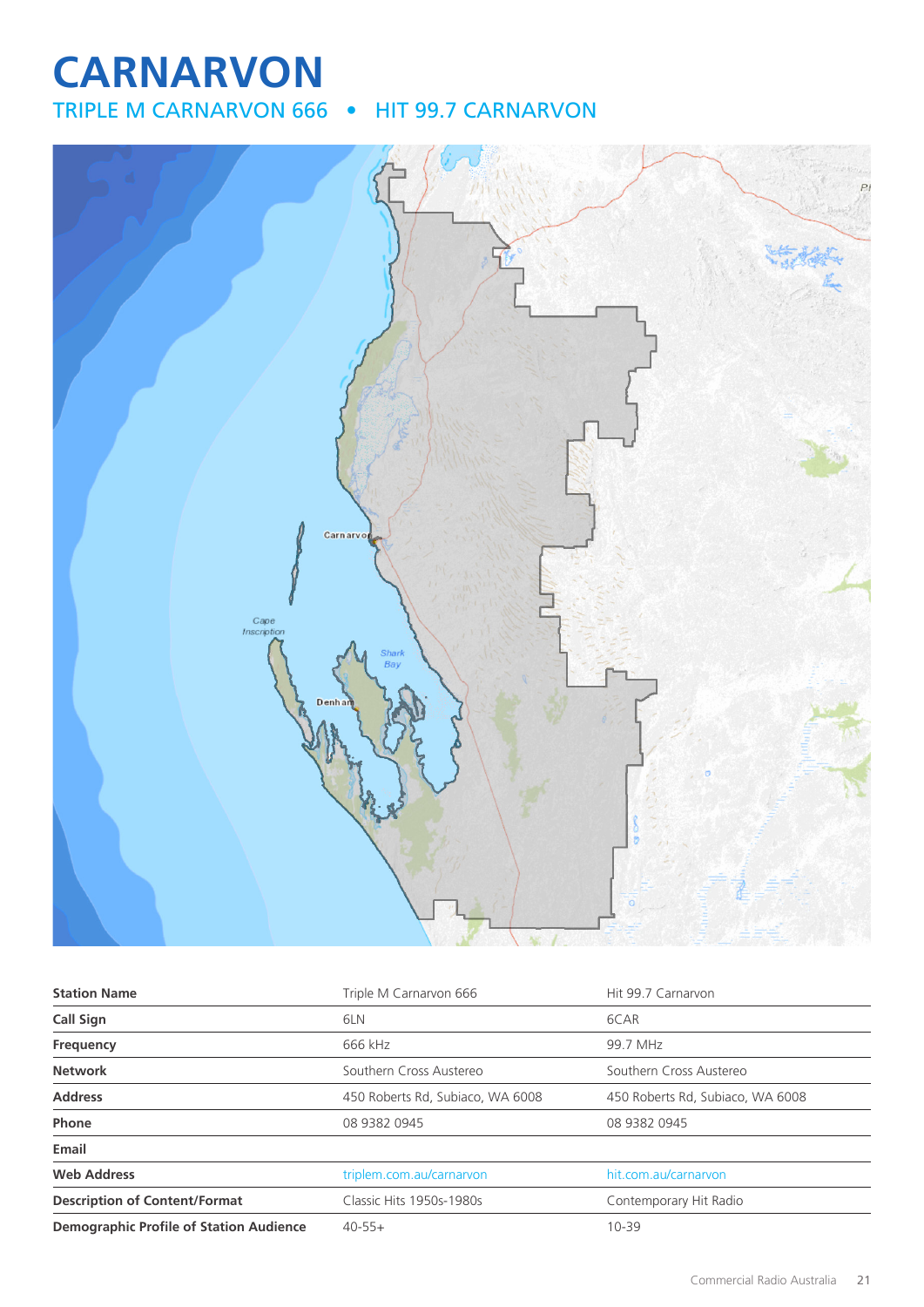# **CARNARVON**

Carnarvon is located 904 kilometres north of Perth on the North West Coastal Highway. Carnarvon is located just below the Tropic of Capricorn on the mouth of the Gascoyne River overlooking a picturesque inlet known as the Fascine. The town is situated at the only point of the Australian coastline where the desert reaches out to the sea.

In comparison to the 2011 census, the population of the radio licence area of Carnarvon has increased by 15.6% to 10,202. The birthplace for 64% of the population was Oceania including Australian, New Zealander, Indigenous and Islander persons.

1,053 people (10%) were attending an educational institution in 2016; of these, 53% attending infants or primary, 30% attending a secondary educational institution, 10% attending TAFE and 8% attending university or another tertiary institution. 3,866 people (38%) already have a tertiary qualification; 24% of these people have a degree and 76% have a certificate, diploma or another tertiary qualification.

Of the total dwellings (2,394) in Carnarvon, 30% are owned outright and 20% are mortgaged. Private rental properties represent 28% of total dwellings. 20% of the total households in Carnarvon have a household income range between \$21,000 – \$41,999pa, 20% between \$42,000 – \$77,999pa and 11% between \$78,000 – \$103,999pa.

All major banks, car dealers, fast-food restaurants, and an extensive selection of national retail, chain and independent stores are present in the region.

Carnarvon is widely recognised for its involvement with the space industry. In 1964 N.A.S.A. established a satellite communications and tracking station at Carnarvon. The station was involved in the Gemini and Apollo space missions, Australia's first TV satellite program and also played a role intercepting Halley's Comet prior to ceasing operation in 1975.

#### **AGRICULTURE**

The area supports sheep grazing and wool production, with over 57 thousand sheep and lambs in the region. Being situated just below the Tropic of Capricorn, Carnarvon is sunny all year round making it ideal for producing fruit. Over 52 thousand orchard trees (including nuts) in the area produced more than 2 thousand kilograms of both peaches and nectarines and over 1 thousand kilograms of avocados.

The town also has a thriving fishing, prawning and scallop industry, as well as oyster farming.

#### EMPLOYMENT

The majority (73%) of the labour force of 5,646 is employed full time. The main industries of employment are:

- Manufacturing/Electricity Gas Water and Waste Services/Construction;
- Wholesale Trade/Retail Trade/Accommodation and Food Services; and
- Professional Scientific and Technical Services.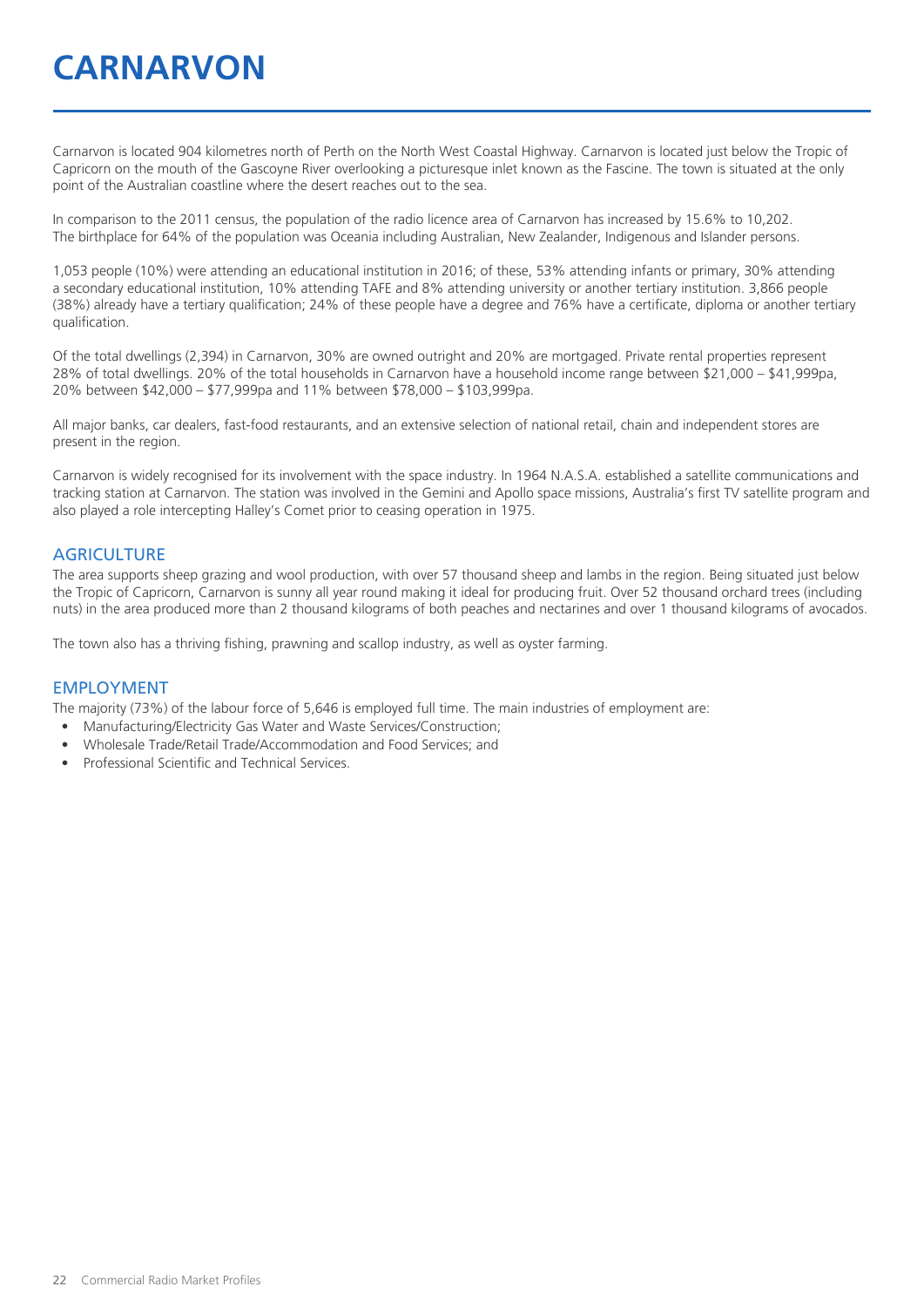# **CARNARVON**

# AGE COHORTS

| Age                   | Male  | Female | Total  | <b>Market</b><br>population |
|-----------------------|-------|--------|--------|-----------------------------|
| $10 + \gamma$ ears    | 5,962 | 3,280  | 9,242  | 90.59%                      |
| 0-9 years             | 533   | 427    | 960    | 9.41%                       |
| $10-17$ years         | 306   | 265    | 571    | 5.6%                        |
| 18-24 years           | 323   | 274    | 597    | 5.85%                       |
| 25-39 years           | 1,952 | 940    | 2,892  | 28.35%                      |
| 40-54 years           | 1,875 | 871    | 2,746  | 26.92%                      |
| 55-64 years           | 914   | 482    | 1.396  | 13.68%                      |
| 65-74 years           | 418   | 322    | 740    | 7.25%                       |
| 75+ years             | 174   | 126    | 300    | 2.94%                       |
| Total 2011 population | 5,074 | 3,751  | 8,825  |                             |
| Total 2016 population | 6,495 | 3,707  | 10,202 | 100%                        |
| % change 2011-2016    |       |        | 15.6%  |                             |

### LABOUR FORCE

| <b>Employment classification</b> | Total | Labour force |
|----------------------------------|-------|--------------|
| Full-time employed               | 4,110 | 72.79%       |
| Part-time employed               | 860   | 15.23%       |
| Not stated employed              | 435   | 7.7%         |
| Unemployed                       | 241   | 4.27%        |
| <b>Total labour force</b>        | 5.646 | 100%         |

# HOUSEHOLD INCOME

| Income range (pa)       | Total | Occupied<br>dwellings |
|-------------------------|-------|-----------------------|
| $$0 - $7,749$           | 91    | 3.8%                  |
| $$7,750 - $20,999$      | 169   | 7.05%                 |
| $$21,000 - $41,999$     | 481   | 20.08%                |
| $$42,000 - $77,999$     | 477   | 19.91%                |
| $$78,000 - $103,999$    | 258   | 10.77%                |
| $$104,000 - $129,999$   | 245   | 10.23%                |
| $$130,000 - $155,999$   | 95    | 3.96%                 |
| $$160,000 - $181,999$   | 66    | 2.75%                 |
| $$182,000 - $207,999$   | 75    | 3.13%                 |
| \$208,000+              | 80    | 3.34%                 |
| Not stated              | 359   | 14.98%                |
| <b>Total households</b> | 2,396 | 100%                  |

### FAMILY STRUCTURE

| <b>Type of family</b>         | Total | <b>Total families</b> |
|-------------------------------|-------|-----------------------|
| Couple families - Children    | 616   | 39.39%                |
| Couple families - No children | 664   | 42.46%                |
| Single parents                | 254   | 16.24%                |
| Other families                | 30    | 1.92%                 |
| <b>Total families</b>         | 1.564 | 100%                  |

# **OCCUPATION**

| <b>Employment classification</b>                                     | <b>Total</b> | <b>Occupations</b> |
|----------------------------------------------------------------------|--------------|--------------------|
| Managers/Professionals                                               | 1,381        | 25.65%             |
| Technicians & trade workers/<br>Community & personal service workers | 1.717        | 31.88%             |
| Clerical & administrative workers                                    | 447          | 8.3%               |
| Sales workers                                                        | 199          | 37%                |
| Machinery operators & drivers/Labourers                              | 1.566        | 29.08%             |
| Not stated                                                           | 75           | 1.39%              |
| <b>Total</b>                                                         | 5,385        | 100%               |

# INDUSTRY

| Industry                                                                                                      | Total | Workforce |
|---------------------------------------------------------------------------------------------------------------|-------|-----------|
| Agriculture, forestry & fishing                                                                               | 533   | 9.92%     |
| Mining                                                                                                        | 833   | 6.2%      |
| Manufacturing/Electricity, gas, water &<br>waste services/Construction                                        | 1.587 | 29.54%    |
| Wholesale trade/Retail trade/<br>Accommodation & food services                                                | 723   | 13.46%    |
| Transport, postal & warehousing/<br>Information, media & communications                                       | 240   | 4.47%     |
| Financial & insurance services/<br>Rental hiring & real estate services/<br>Administration & support services | 198   | 3.69%     |
| Professional scientific & technical services                                                                  | 573   | 10.66%    |
| Public administration & safety                                                                                | 280   | 5.21%     |
| Education & training/Health care &<br>social assistance                                                       | 493   | 9.18%     |
| Arts & recreation services                                                                                    | 63    | 1.17%     |
| Other services                                                                                                | 80    | 1.49%     |
| Not stated                                                                                                    | 270   | 5.03%     |
| Total                                                                                                         | 5.373 | 100%      |

### ANNUAL HOUSEHOLD EXPENDITURE

| <b>Product or service</b>            | $$000's$ (pa) |
|--------------------------------------|---------------|
| Food & non-alcoholic beverages       | 29,865        |
| Alcoholic beverages                  | 3,878         |
| Clothing & footwear                  | 5,242         |
| Household furnishings & equipment    | 7,604         |
| Furniture & floor covering           | 2,591         |
| Household appliances                 | 1,988         |
| Household services & operation       | 5,383         |
| Medical care & health expenses       | 12,083        |
| Motor vehicle purchase               | 3,777         |
| Motor vehicle running costs          | 17,359        |
| Recreation                           | 22,313        |
| Recreational & educational equipment | 5,239         |
| Holidays                             | 9,945         |
| Personal care                        | 3,680         |